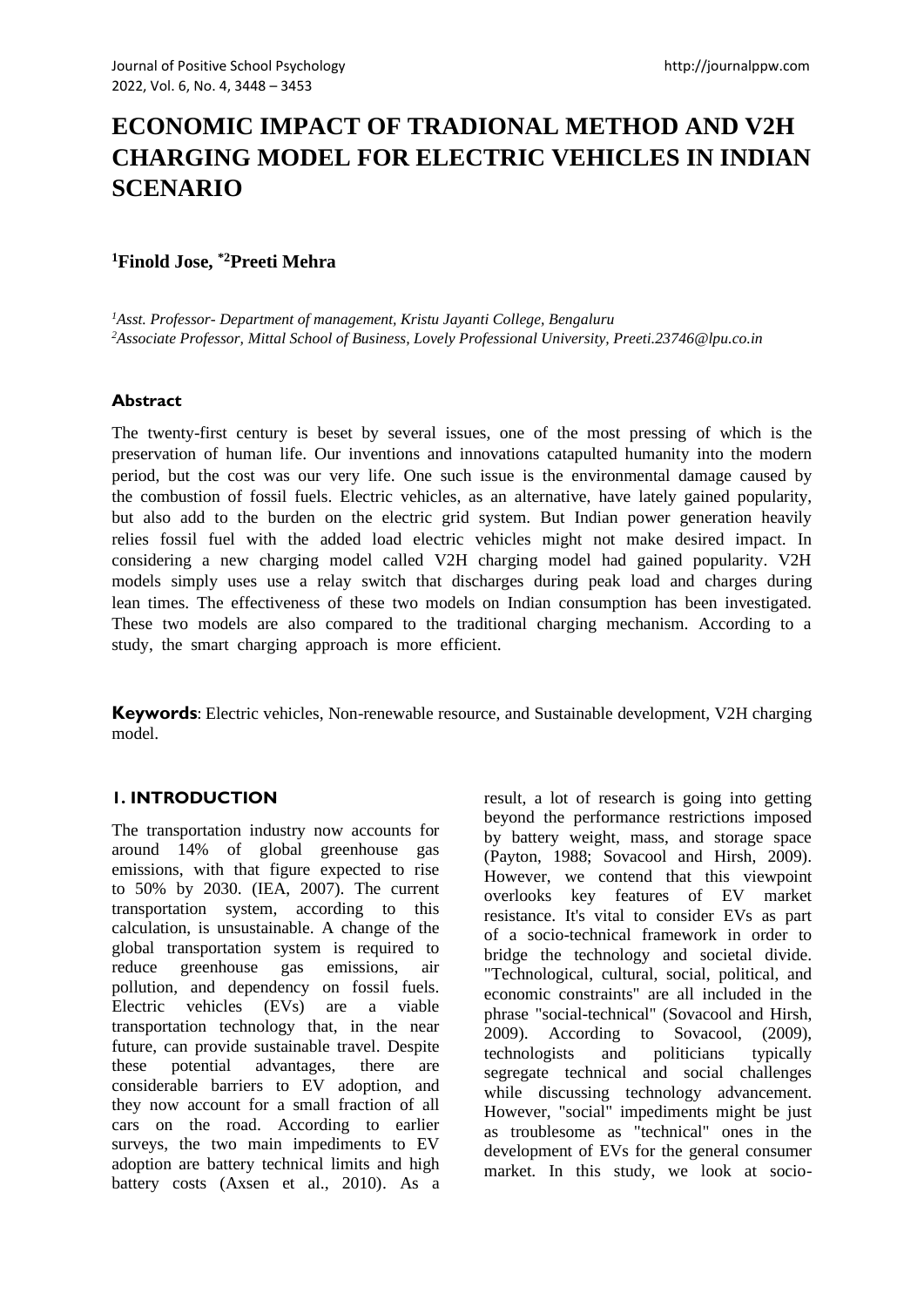technical constraints, particularly those linked to customers' attitudes regarding electric vehicles from an environmental standpoint. Oil imports are extremely important to India's economy. India utilises about 5% of total global oil production. N. N. Dalei and A. Gupta (Dalei, N. N., & Gupta, A., 2020). According to the Economic Times, India is about to overtake China as the world's second-largest crude oil importer. Electric cars also aided China's transportation infrastructure development. (LiZ. and M. Ouyang, 2011). The electric vehicle (EV) is seen as one of several alternative approaches to reduce energy costs and carbon dioxide (CO2) emissions in the transportation sector (Li and Ouyang, 2011). Because of its low tailpipe emissions and high power drain performance, the battery-powered automobile is being explored as a solution to the present challenges connected with regular combustion engines. Despite the fact that an IC engine can only convert 33% of total energy to productive labour under ideal conditions, humanity have relied on inefficient IC engine devices for more than a century. Energy efficiency accounts for less than 15% of total energy use. In today's society, this type of failure is exceedingly expensive (Joshi, A., 2020).

As one of the world's fastest expanding economies, India has been a substantial contributor to global air pollution. (S. K. Guttikunda, K. A. Nishadh, and P. Jawahar, 2019). One of the possibilities they offered was the usage of electric vehicles for daily commutes. Because India is on a similar road to the United States, the government will have to address this issue sooner or later. All countries have pledged to minimise their use of nonrenewable resources. Nations are reducing their oil usage, demonstrating a strong commitment to long-term development. However, being a growing country, India's oil consumption has risen year after year.

Electric cars are an unavoidable technology that must be used in the future to maintain the country's long-term existence. With this aim in mind, India's National Electric Mobility Mission Plan (NEMMP) 2020 was announced in 2013. India's government aimed to sell 7 million electric and hybrid automobiles by 2020. As a consequence, the

country's fuel security and oil consumption have both improved. Regrettably, the aim was not met as quickly as it should have been. (M. A. R. Kumar and D. S. Padmanaban, 2019).

Vehicle tailpipe emissions were linked to around 361,000 premature deaths worldwide from ambient PM2.5 and ozone in 2010, and about 385,000 in 2015, according to the study. 70% of these consequences were expected to occur in the four major vehicle markets in 2015: China, India, the European Union, and the United States (Susan at el, 2019). Air pollution, particularly particulate matter, is a big problem in India, and transportation is a key contributor to the country's air quality problems. Air pollution kills 1.1 million people in India each year, according to the 2017 Global Burden of Disease study, making it the country's fifth biggest cause of death. Transportation sources account for around a third of PM emissions in India, as well as a somewhat greater share of nitrogen oxides, another group of toxic substances. Due to its small vehicle fleet in proportion to its enormous population, India has exceptionally low per capita transportation emissions. The fleet, on the other hand, is continuously growing: total vehicle sales (including motorbikes) increased from over 10 million in 2007 to over 21 million in 2016, and the total number of cars on the road is expected to nearly quadruple to around 200 million by 2030.

Analysing the electricity demand pattern (Gaur, K at el, 2016) in this paper the demand for electricity of the national is analysed and they had made the following diagram.

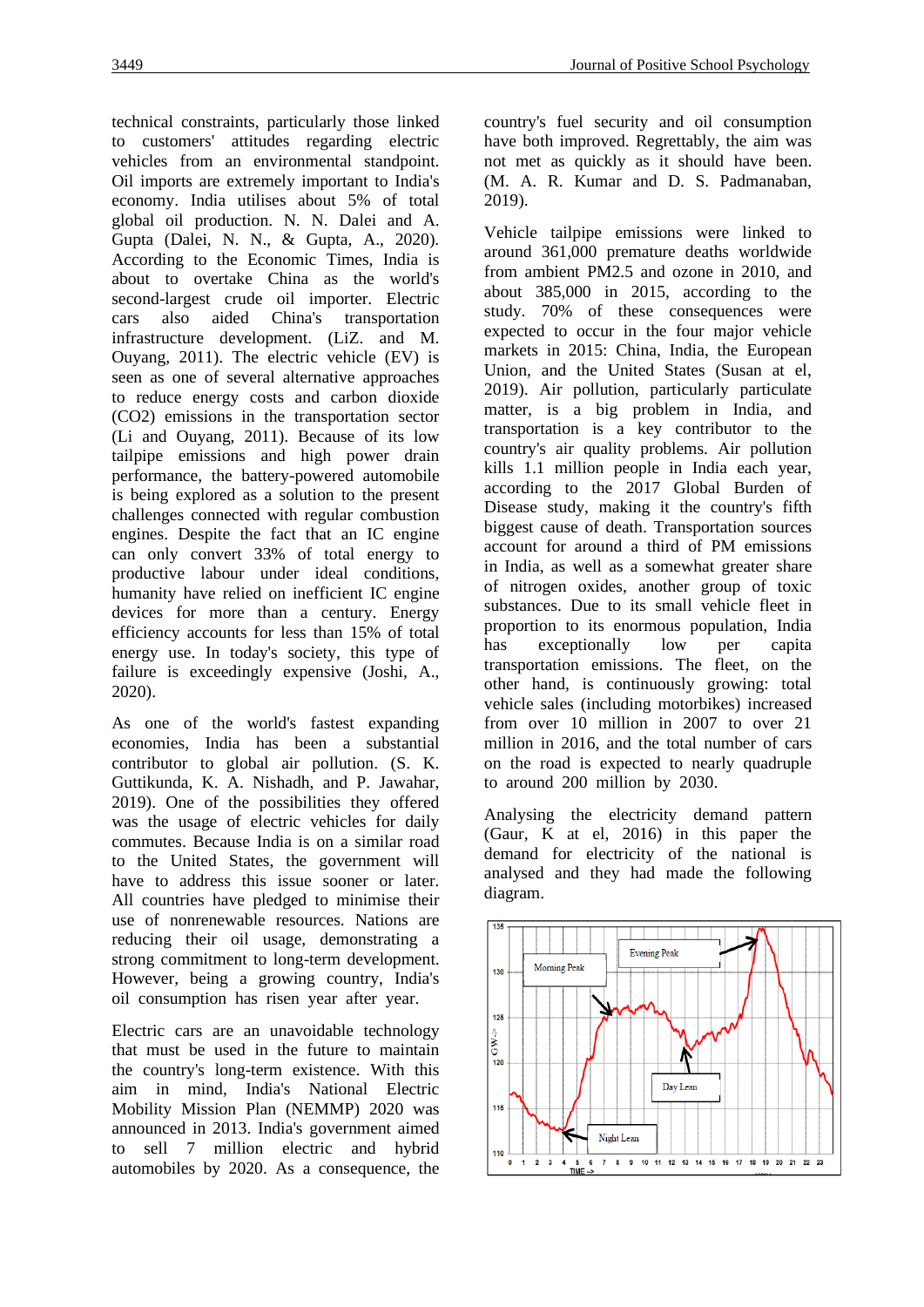As shown in the diagram, the peak consumption starts from 6 PM to 9 PM and the lean period from 1 AM to 5 AM. This type of consumption put a lot of difficulty in the power production sector. Due to this some auxiliary power production units has to be turned on to meet the requirement of power. Also some states have imply load shedding to manage this heighted load during this peak hours. During lean time some of the generators are made to run at idle condition because that much power is not required. Load of power production capacity is underutilized due to this cycles of peak and lean time. Also some of non-renewable sources such as Solar, Wind, Tidal energies are produced during the day time and the peak consumption happen at night time.

In Japan, self-consumption of photovoltaic (PV) energy has become commercially important. Japan has set a goal of becoming renewable energy the country's principal source of power. A feed-in tariff (FIT) programme has supported PV installation in the residential sector. This method guarantees that electric power providers buy surplus PV electricity, ensuring that PV systems are viable. The cost of acquiring a unit, on the other hand, has been decreasing year after year, and it has already reached the same level as the cost of power. Furthermore, from 2019, the purchase price of properties where the FIT buying term (10 years) has finished has decreased. When the unit purchase price of PV power falls below the price of electricity, self-consumption of surplus PV electricity becomes more profitable than selling the electricity. Energy storage equipment, such as storage batteries, is essential to commercialise PV technology independently.

In the paper "Evaluation of residential power supply by photovoltaics and electric Vehicles" (Takuya Higashitani at el, 2021) studied the possibility of using electric vehicles as source to store the surplus energy produced by the photo voltaic system in japan.

This study examines the use of electric vehicles (EVs) to help India's uneven distribution of consumption. Surplus PV electricity may be stored in the on-board storage battery of an electric vehicle and utilised while driving. Furthermore, an EV can send its stored electricity to a habitation provided a power conditioning system (PCS) is constructed linking the EV to the house distribution board. This is known as a V2H (vehicle-to-home) system (S. Vadi at el, 2019). With the use of V2H technology, EVs may be utilised as domestic storage systems, similar to stationary batteries. As a consequence, the self-consumption of PV power may rise, which, as previously indicated, benefits both residences and the grid. Equipment that permits power to be delivered from an electric car to a home is known as vehicle-to-home equipment.



The purpose of the study

The purpose of this study is to see find out efficiency of the V2H charging model in Indian scenario. V2H charging model try to give back the power during the peak usage and thereby reducing the peak load. The method is trying to reduce the fluctuation by giving back the power during peak. The study try to find out the model is effective in Indian perspective.

## **2. Objectives**

To find effect of V2H charge model on India's daily power consumption cycle.

To find out whether it is more effective than tradional charging method

• To suggest government, companies and customer to implement the improved version

## **3. Methodology**

This research is an analytical study and quantitative research method was applied. The goal of the study is to discover India's consumption patterns and to determine what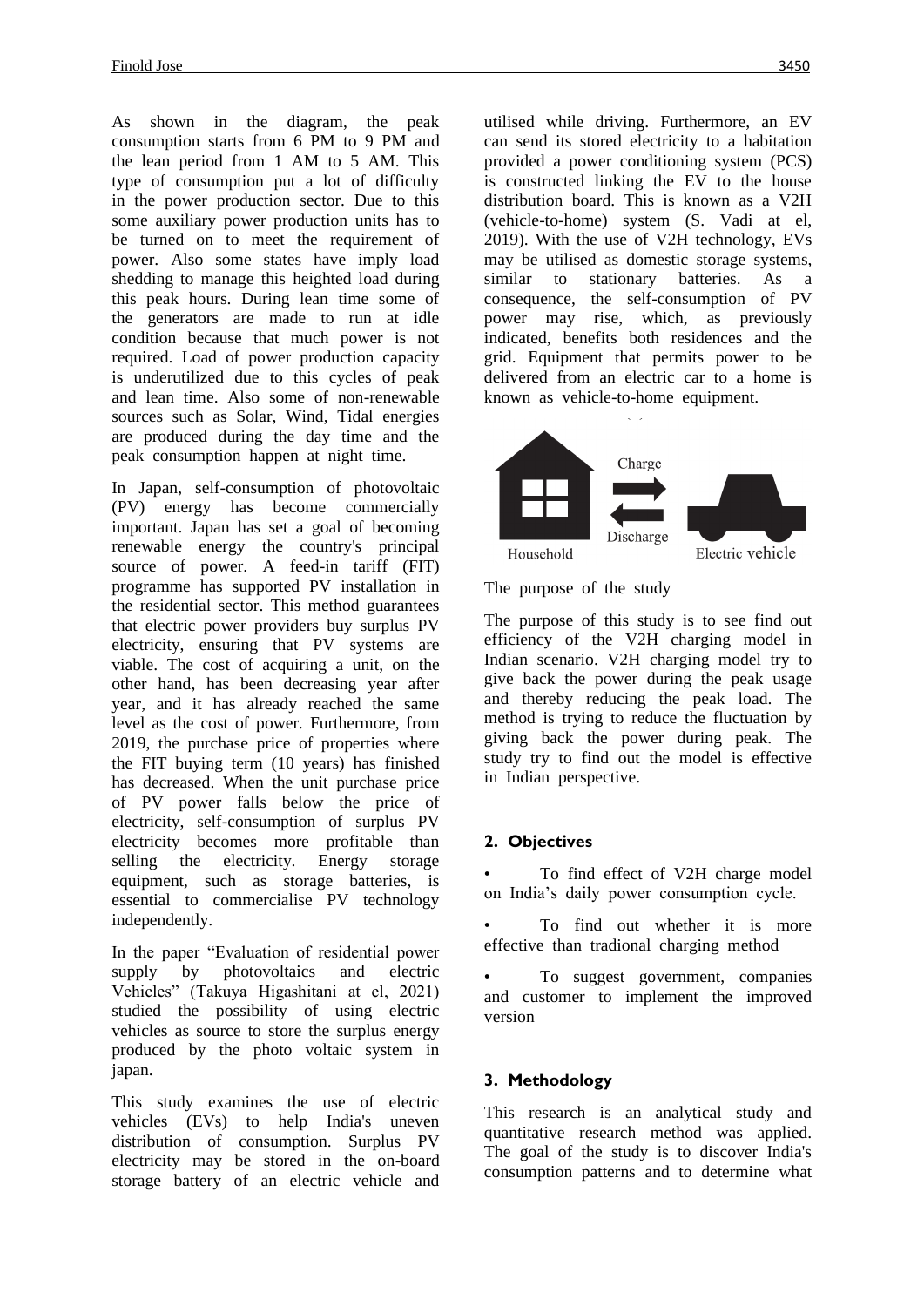#### Data Collection Tools

Data used in this research are secondary data which have been collected from other research papers as well as annual reports of different government departments. Other data are formed by the analysis of the data collected. The data are collected from ministry of statistics and programmes implementation, Ministry of power, Ministry of New and Renewable Energy and other related departments.

## **4. Analysis and discussions**

#### Assumptions

Since this research try to find out the futuristic conditional we can considering electric vehicles consist of half of the total number vehicles under the category of two wheeler, three wheeler and light motor vehicles which is a probable situation in the future. Also we try to incorporate the power requirement at that time.

Also it's assumed that there is at least 20 % charge left after the give back to system in V2H Charging Model and also only 80 % of the power is used for a day by both model. Also it is assumed that 90 % of the charging happen during the night time which is after the 10 PM to 6 PM time.

#### Analysis

Within ten years, we expect electric vehicles to account for half of all vehicles in the two-wheeler, three-wheeler, and four-wheeler categories. According to the most recent data, India has a total vehicle population of around 295.5 million. Two-wheelers account for around 73.5 percent of all vehicles. Passenger four-wheelers account for roughly 14% of the market, while three-wheelers account for around 3%. The car sector is expanding at a 9% annual rate. Taking it into account we calculated the total number of cars in the

area to be somewhere about over 700 million automobiles on the road.

Electric two-wheelers are expected to sell 257.25 million units, electric four-wheelers will sell 49 million units, and electric threewheelers will sell 13.5 million units. (Assuming that 50% of all cars are electric.)A scooter travels an average of 4380 kilometres per year, compared to 12,000 kilometres for passenger automobiles and 5600 kilometres for three-wheelers. So the total consumption of power will be around 130 BU. So roughly around .35 BU power is demanded by EV per day.

The generation of electricity has risen at a constant pace of 5.1 percent during the previous decade. So, if we assume the same rate of increase for the following ten years, it will be about 2250 BU which means roughly around 6 BU power is consumed by India per day

#### V2H Charging Model

In this model, charge left inside the electric vehicles is used to power the house using V2H charging circuit. When we connect the vehicle to the plug it will act as secondary source of power for the house during the peak hours. In India the peak usage time is consider to be from 6 PM in the evening to 10 PM. Whatever charge is left in the battery of the vehicles is given back to system and it became completely empty by 10 PM. Then the circuit reconnect the device to the power source after the peak time is over. So the vehicle is charged from the power supply. Which means even we connect the device to the charger it will act as a power source. Only after 10 PM the Smart circuit will allow the vehicle to get charged. So ninety percentage of the charging happen from 10 PM to 6 AM in the morning. Rest ten percentage are mostly distributed evenly during time gap from 6 AM to 4 PM

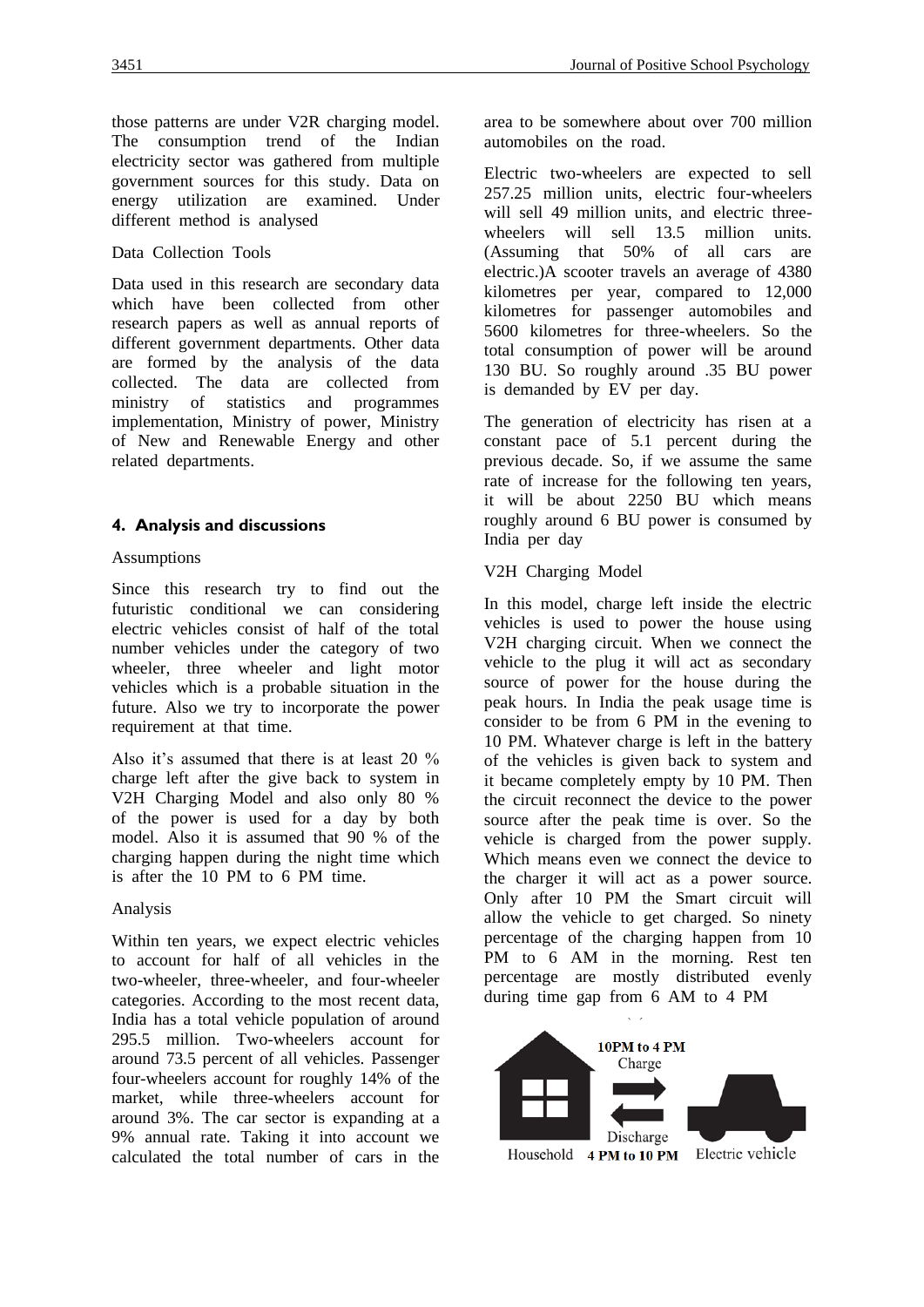#### **5. Results**

#### V2H Charging Model

The test result of V2H charging model is shown below

Figure 4: *Smart charging Model*



As shown in the figure 3 V2H charging model least fluctuation of power consumption, peak value is around 285 MU and least value is around 235 MU.



Figure 5: *Smart charging Model*

### **6. Conclusion**

V2H charging Model is very effective method to reduce fluctuation of power consumption. With the help of V2H charging system power fluctuation can be reduce to a great extent. Around fifty percentage of the fluctuation in power consumption can be reduced by smart charging method.

When the traditional and V2H charging Model compare, it is found out that V2H c charging model seems to be more efficient than tradional Model in Indian scenario under the given assumptions. It was capable of reducing fluctuation by f

### **Reference**

- [1] Alam, A. (2013). Electric power consumption, foreign direct investment and economic growth: A comparative study of India and Pakistan. World Journal of Science, Technology and Sustainable Development.
- [2] Albrecht, J. A., & Rajper, S. Z. R. (2021). Prospects of Electric Vehicles in the Developing Countries: A Literature Review.
- [3] Asadi, S., Nilashi, M., Samad, S., Abdullah, R., Mahmoud, M., Alkinani, M. H., & Yadegaridehkordi, E. (2021). Factors impacting consumers' intention toward adoption of electric vehicles in Malaysia. Journal of Cleaner Production, 282, 124474.
- [4] Crozier, C., Morstyn, T., & McCulloch, M. (2020). The opportunity for smart charging to mitigate the impact of electric vehicles on transmission and distribution systems. Applied Energy, 268, 114973.
- [5] Dalei, N. N., & Gupta, A. (2020). India's Crude Oil Consumption: Empirical Estimations and Future Projections. In Energy, Environment and Globalization (pp. 17-33). Springer, Singapore.
- [6] Dhrumil B. Gohil, Apostolos Pesyridis and Jose Ramon Serrano (2020) Overview of Clean Automotive Thermal Propulsion Options for India to 2030. Applied science